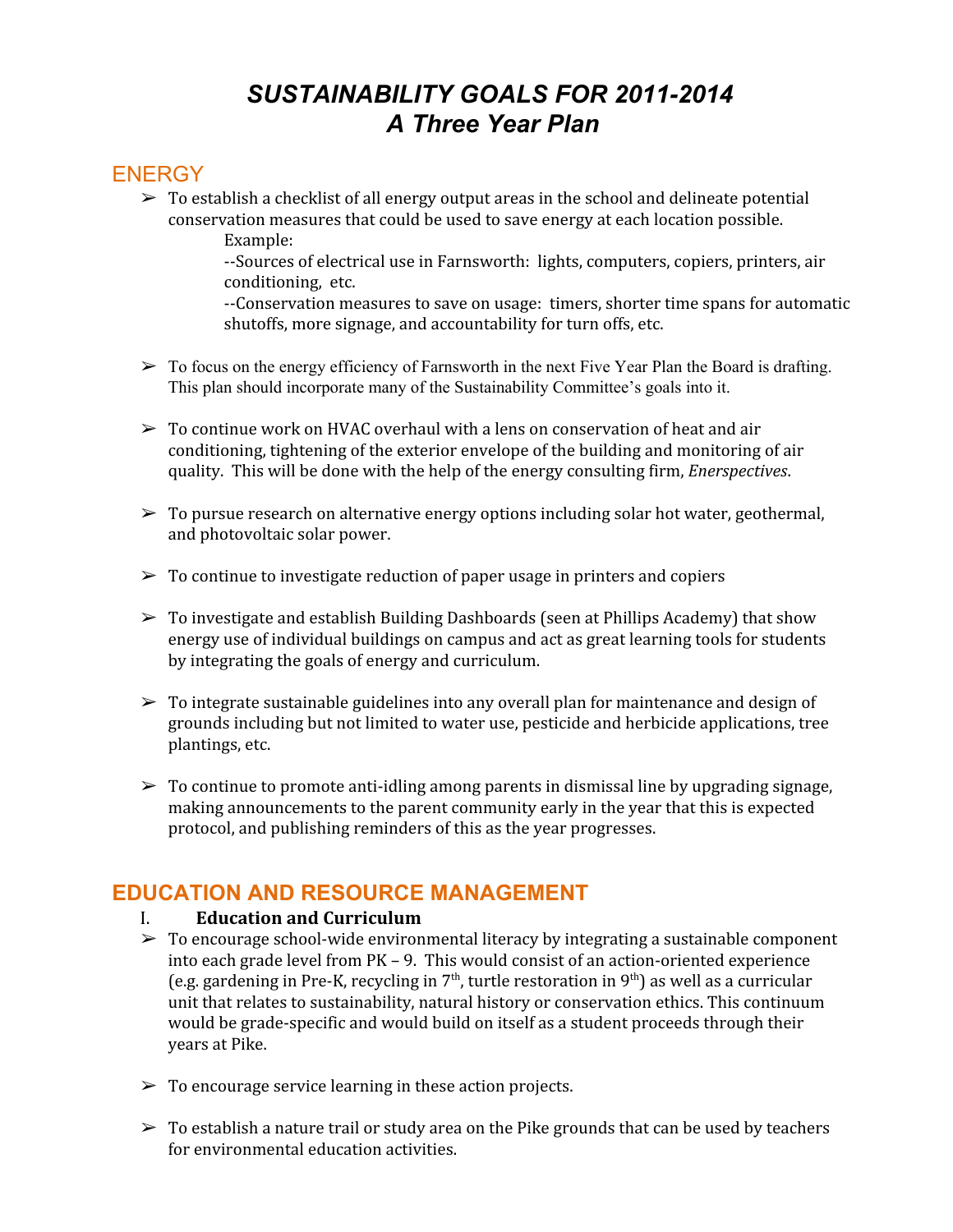- $\triangleright$  To provide more professional development opportunities for teachers in the areas of sustainability and outdoor education. This will require making funding available for speakers, workshop coordinators, or other outside experts to help train faculty in the promotion of environmental literacy.
- $\triangleright$  To continue to monitor the compost and garden initiatives on campus to make sure they are being maintained and are an integral part of the LS and MS curriculum.

### **2. Public Awareness**

- $\triangleright$  To create a Sustainability bulletin board in a visible public location that will contain the following:
	- a) A "Green Tip of the Week" to be created by each grade on a rotating basis throughout the year.
	- b) Current and relevant articles, photographs or notices about sustainable events occurring at Pike or elsewhere in the community.
- $\triangleright$  To provide permanent signage around the school about conservation of resources, composting rules, recycling, etc. that can better convey the sustainable values of the school.
- $\triangleright$  To work closely with the Parent Sustainability Committee and the Parents' Association to increase public awareness of the parent community, continue cooperation with parent-organized Pike events, and increase outreach to the greater Andover community.
- $\triangleright$  To continue the Green Film series that was so successful in the winter of 2011.
- $\triangleright$  To increase town-wide publicity (in the local papers) to inform the larger community about ongoing efforts at Pike.

### **3. Waste Management**

- $\triangleright$  To continue to refine and upgrade the 7<sup>th</sup> grade recycling initiative so that disposal and collection of paper and containers operate in a timely and efficient manner.
- $\geq$  To establish a maintenance schedule for the composting and recycling containers in the community room that is open to public use.
- $\triangleright$  To improve signage in public areas to inform people about the rules of compost and recycling.
- $\triangleright$  To reduce the numbers of catalogs sent to Pike faculty and staff, especially those being sent to multiple recipients.
- $\triangleright$  To encourage ways to reuse and/or recycle textbooks from year to year by implementing a year-end return or donation program when appropriate.
- $\geq$  To emphasize more reducing and reusing among the community by providing more education about the value of trees and ecosystems and to pay more attention to conservation of resources on printers and copiers.
- $\triangleright$  To establish an automatic setting on student laptops for double sided printing.